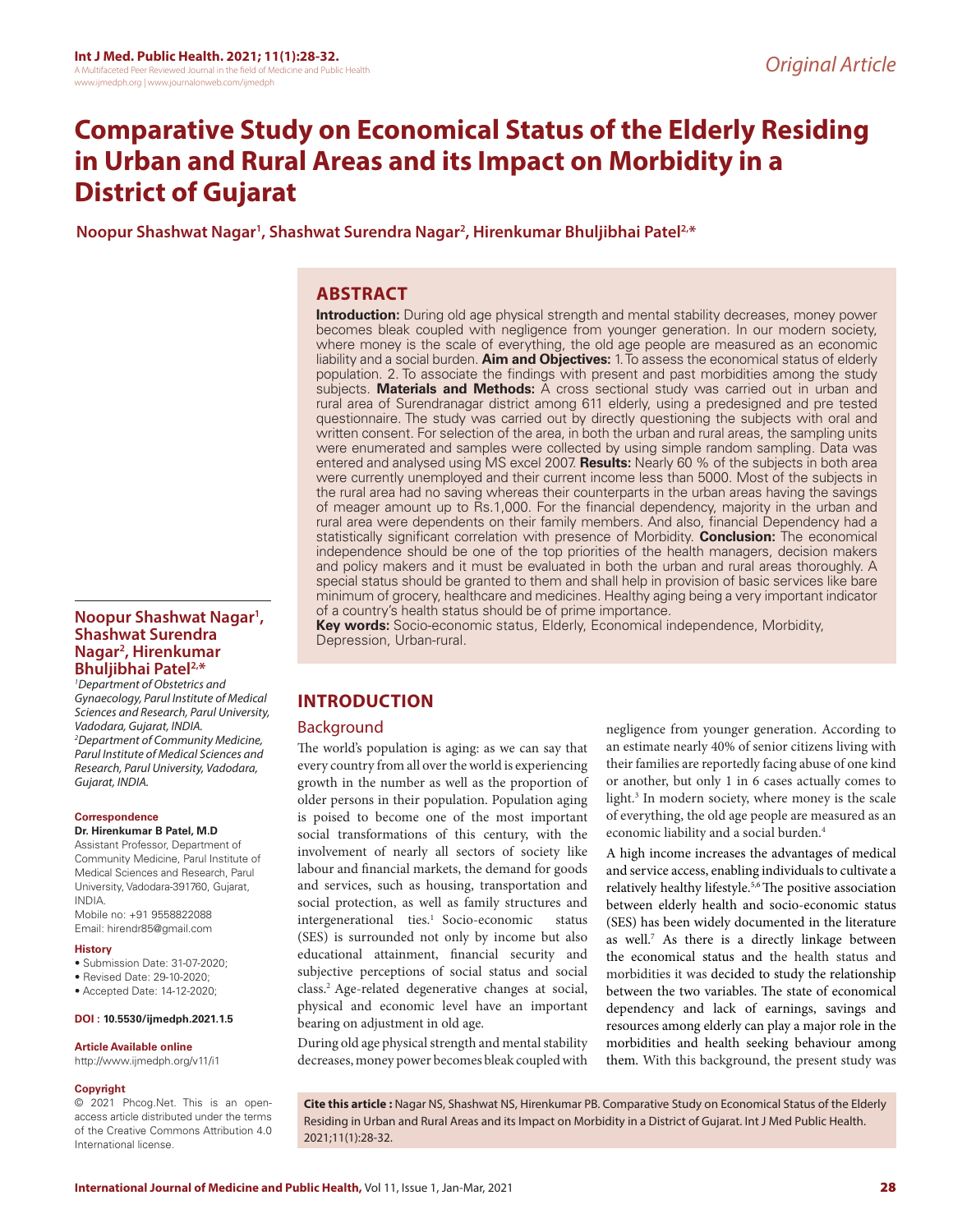designed to explore the relationship between the variables and have a comparative outlook in both urban as well as rural areas.

## Aims and Objective

- 1. To assess the economical status of elderly population.
- 2. To associate the findings with present and past morbidities among the study subjects

## **MATERIALS AND METHODS**

A cross sectional house to house survey was carried out in both urban and rural areas and the data was collected using pre-structured, validated and pre-tested questionnaire by directly questioning the subjects after obtaining written consent from them.

For selection of the area, in both the urban and rural areas, the sampling units were first enumerated. After this for Rural data collection, out of all the 14 talukas in the district, one taluka was selected by using simple random sampling, which came out to be Sayla taluka. For selection of villages, the similar process was followed and Sayla village was selected. For urban data collection, 12 wards of the city were enumerated and by simple random technique, Ward No. 7 was selected for the study.

For estimation of sample size, the estimated geriatric population as per Census 2001 was sought.<sup>5</sup> As per the estimates of Census 2001, 7% of the population of Surendranagar was that of the elderly in the district. This amounted to 12,220 (7% of geriatric population as per Census 2001). Out of this 5 % was selected as sample for the current study. This came out to be 611 elderly subjects which were selected equally from both urban and rural areas. Study was conducted for a period of 6 months after seeking clearance from the Institutional ethics committee, CU Shah Medical College, Surendranagar. Data was entered and analysed using MS excel 2007. For descriptive statistics, simple proportions were calculated and to establish associations, chi squared test was used to associate variables at 5% level of significance.

## **RESULTS**

Table 1 shows the Socio-demographic profile of study subjects. Majority of the subjects in the urban area were in the age group of up to 75 years, where as in the rural areas subjects were equally divided across all age groups. In both urban and rural area, majority of subject were females.

Nearly 60% of the subjects in both urban and rural area were currently unemployed. Majority of the subject in urban area were professional or semiprofessional where those in rural area were skilled or unskilled workers.

With respect to education, 28% in urban and 58% rural were illiterate. Majority of the literate in both the areas were educated up to primary. About 14 % in urban, 4% in rural were graduates. Most of the subjects were married with about 30% in both areas, who were widow/widower.

As most of the subjects were unemployed, about 70% in urban and 90 % rural, as their current income less than 5000. About 17% in urban and nearly 8% in rural had income between 5000 to 10,000. Those having their income more than 10,000 were about 15% in the urban area and less than 5% in rural area.

Table 2 showed that as most of the subjects were unemployed, about 70% in urban and 90 % rural, as their current income less than 5000. About 17% in urban and nearly 8% in rural had income between 5000 to 10,000. Those having their income more than 10,000 were about 15% in the urban area and less than 5% in rural area.

About half of the subjects, in both the settings had their expenditure up to Rs. 2000, whereas the expenditure level above Rs. 3000 was found

|                       | <b>Urban (N=305)</b> |                | <b>Rural (N=306)</b> |                |  |
|-----------------------|----------------------|----------------|----------------------|----------------|--|
| Age group             | No.                  | $\downarrow$ % | No.                  | $\downarrow$ % |  |
| $60 - 65$             | 119                  | 39             | 84                   | 27.45          |  |
| 66-75                 | 136                  | 44.5           | 136                  | 39.2           |  |
| 76-100                | 50                   | 16.5           | 102                  | 33.32          |  |
| <b>Sex</b>            |                      |                |                      |                |  |
| Males                 | 123                  | 40.3           | 144                  | 47.1           |  |
| Females               | 182                  | 59.7           | 162                  | 52.9           |  |
| Occupation            |                      |                |                      |                |  |
| Professional          | 33                   | 10.81          | 13                   | 4.24           |  |
| Semi Professional     | 18                   | 5.9            | 3                    | 0.98           |  |
| Clerical/Shop/Farm    | 25                   | 8.19           | 28                   | 9.15           |  |
| Skilled Worker        | 21                   | 6.88           | 38                   | 12.41          |  |
| Unskilled worker      | 23                   | 7.54           | 44                   | 14.37          |  |
| Unemployed            | 175                  | 57.37          | 180                  | 58.82          |  |
| <b>Education</b>      |                      |                |                      |                |  |
| Graduate              | 42                   | 13.77          | 13                   | 4.24           |  |
| Intermediate diploma  | 18                   | 5.9            | $\overline{3}$       | 0.98           |  |
| High school           | 24                   | 7.86           | 18                   | 5.88           |  |
| Middle school         | 39                   | 12.78          | 31                   | 10.13          |  |
| Primary school        | 98                   | 32.13          | 65                   | 21.24          |  |
| Illiterate            | 84                   | 27.54          | 176                  | 57.51          |  |
| <b>Marital Status</b> |                      |                |                      |                |  |
| Married               | 200                  | 65.57          | 206                  | 67.32          |  |
| Single                | 6                    | 1.96           | $\overline{2}$       | 0.65           |  |
| Divorcee              | $\mathbf{0}$         | $\mathbf{0}$   | 3                    | 0.98           |  |
| Widow/Widower         | 99                   | 32.45          | 90                   | 29.47          |  |
| Separated             | $\mathbf{0}$         | $\overline{0}$ | 5                    | 1.63           |  |
| <b>Total</b>          | 305                  | 100            | 306                  | 100            |  |

among very few. Most the expenditures were pertaining to medical expenditures, drugs and self-care.

Majority of the subjects in the rural area had no saving whereas their counterparts in the urban areas having the savings of meager amount up to Rs.1,000. This shows the overall picture that saving was minimal and expenditure was quite high in both urban and rural areas.

Table 3 explain that when the details about financial dependency were asked to the study subjects, majority in the urban area were dependent on their spouse (52%) followed by son (43%) and daughter (5%). In the rural areas a vast majority were dependent on their son (74%) followed by spouse (20%) and their grand children (3%).

Table 4 showed that financial Dependency had a statistically significant correlation with presence of Morbidity (X2= 14.72, DF= 2, *P*<0.01) and Depression (X2 = 26.81, DF= 2, *P*<0.01) in elder people of urban area.

Table 5 also showed that in rural area, financial Dependency had a statistically significant correlation with presence of Morbidity (X2=32.94, DF= 2, *P*<0.01) and Depression (X2 = 8.56, DF= 2, *P*<0.05) in elder people.

## **Table 1: Socio–demographic profile of study subjects.**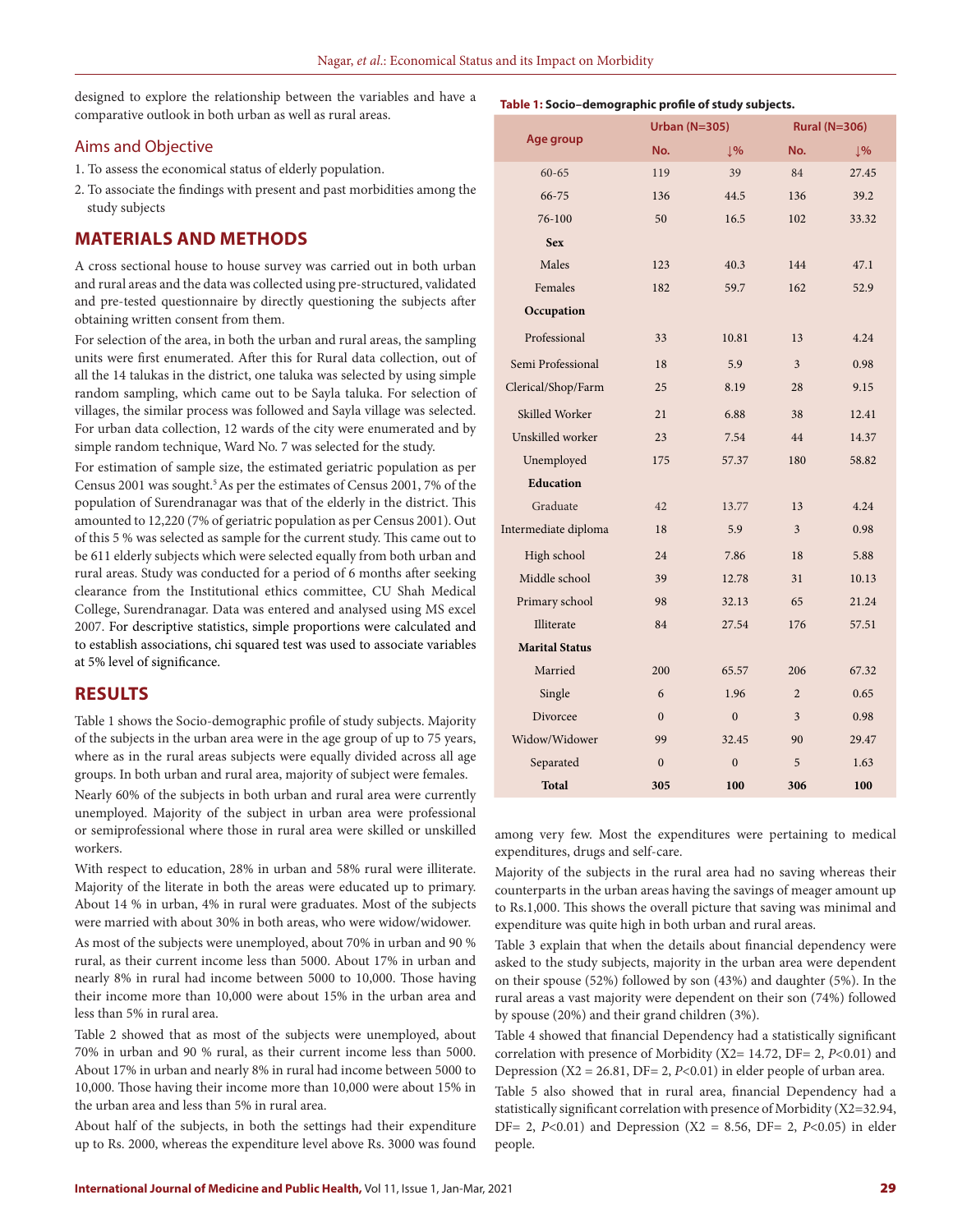#### **Table 2: Present Income of the study subjects.**

| Income in Rs.      |              | <b>Urban (N=305)</b> | <b>Rural (N=306)</b>    |       |
|--------------------|--------------|----------------------|-------------------------|-------|
|                    | No.          | $\sqrt{9}$           | No.                     | 1%    |
| $0 - 5000$         | 204          | 66.88                | 275                     | 89.86 |
| 5000-10000         | 50           | 16.39                | 23                      | 7.51  |
| 10000-15000        | 14           | 4.59                 | 3                       | 0.98  |
| 15000-20000        | 18           | 5.9                  | $\overline{\mathbf{3}}$ | 0.98  |
| >20,000            | 19           | 6.22                 | 6                       | 1.96  |
| <b>Expenditure</b> |              |                      |                         |       |
| $0 - 1000$         | 48           | 15.73                | 42                      | 13.7  |
| 1000-2000          | 170          | 55.73                | 153                     | 50    |
| 2000-3000          | 45           | 14.75                | 70                      | 22.8  |
| 3000-4000          | $\mathbf{0}$ | $\overline{0}$       | 25                      | 8.16  |
| > 5000             | 39           | 12.78                | 10                      | 3.26  |
| <b>Savings</b>     |              |                      |                         |       |
| $0 - 500$          | 75           | 24.59                | 236                     | 77.12 |
| 500-1000           | 140          | 45.9                 | 36                      | 11.76 |
| 1000-1500          | 60           | 19.67                | 28                      | 9.15  |
| 1500-2000          | 12           | 3.93                 | 3                       | 0.98  |
| >2000              | 18           | 5.9                  | 3                       | 0.98  |
| <b>Total</b>       | 305          | 100                  | 306                     | 100   |

#### **Table 3: Table regarding economic dependency of the study subjects.**

|                            |              | Urban $(N=217)$ | <b>Rural (N=226)</b> |                 |
|----------------------------|--------------|-----------------|----------------------|-----------------|
| <b>Dependent on</b>        | No.          | $\downarrow$ %  | No.                  | $\frac{1}{2}$ % |
| Spouse                     | 113          | 52.07           | 45                   | 19.91           |
| Son                        | 92           | 42.39           | 166                  | 73.45           |
| Daughter                   | 12           | 5.52            | 3                    | 1.32            |
| Grandson/ Granddaughter    | $\mathbf{0}$ | $\mathbf{0}$    | 6                    | 2.65            |
| <b>NGO</b>                 | $\Omega$     | $\Omega$        | 3                    | 1.32            |
| Son-in-law/Daughter-in-law | $\Omega$     | $\Omega$        | 3                    | 1.32            |
| <b>Total</b>               | 217          | 100             | 226                  | 100             |

Figure 1 shows, that 29% in urban and 26% in rural were financial independent. About 16% in both urban, rural were partly dependent for their finances on their spouse or children; whereas more than half i.e. 55% in urban and 58% in rural were financially totally dependent on others.

When the details about financial dependency were asked to the study subjects, majority in the urban area were dependent on their spouse (52%) followed by son (43%) and daughter (5%). In the rural areas a vast majority were dependent on their son (74%) followed by spouse (20%) and their grandchildren (3%).

It can be said from the above table that, financial Dependency had a statistically significant correlation with presence of Morbidity (X2= 14.72, DF= 2, *P*<0.01) and Depression (X2 = 26.81, DF= 2, *P*<0.01) in elder people of urban area.

Here also in rural area, financial Dependency had a statistically significant correlation with presence of Morbidity  $(X^2=32.94, DF= 2, P<0.01)$  and Depression ( $X^2$ = 8.56, DF= 2, *P*<0.05) in elder people.

### **DISCUSSION**

The present study was conducted to study the economic status of the elderly and to study its association with the presence of morbidity among them. Majority of the subjects in urban and rural area were financially dependent and their savings were not enough to meet their day to day, particularly the medical expenses. It was noteworthy that less than one third were financially independent and most of the subjects who were dependent were dependent on their family members. Most of the expenditure was on essentials like medical care, drugs and self-care for which the subjects had to depend on their family members. This shows



**Figure 1:** shows, that 29% in urban and 26% in rural were financial independent. About 16% in both urban, rural were partly dependent for their finances on their spouse or children; whereas more than half i.e. 55% in urban and 58% in rural were financially totally dependent on others.

### **Table 4: Association of economic dependency on physical and mental health [Urban (***N***=305)].**

| <b>Financial</b><br>dependency | <b>Physical health</b> |                        |               | <b>Mental health</b>         |                             |               |
|--------------------------------|------------------------|------------------------|---------------|------------------------------|-----------------------------|---------------|
|                                | <b>Morbidity</b>       | <b>No</b><br>morbidity | Chi<br>square | <b>Depression</b><br>present | <b>Depression</b><br>absent | Chi<br>square |
| Independent                    | 12                     | 76                     | P < 0.01      | $\overline{0}$               | 85                          | P < 0.01      |
| Partially<br>dependent         | 21                     | 29                     |               | 12                           | 38                          |               |
| <b>Fully dependent</b>         | 52                     | 115                    |               | 22                           | 145                         |               |
| <b>Total</b>                   | 85                     | 220                    |               | 34                           |                             |               |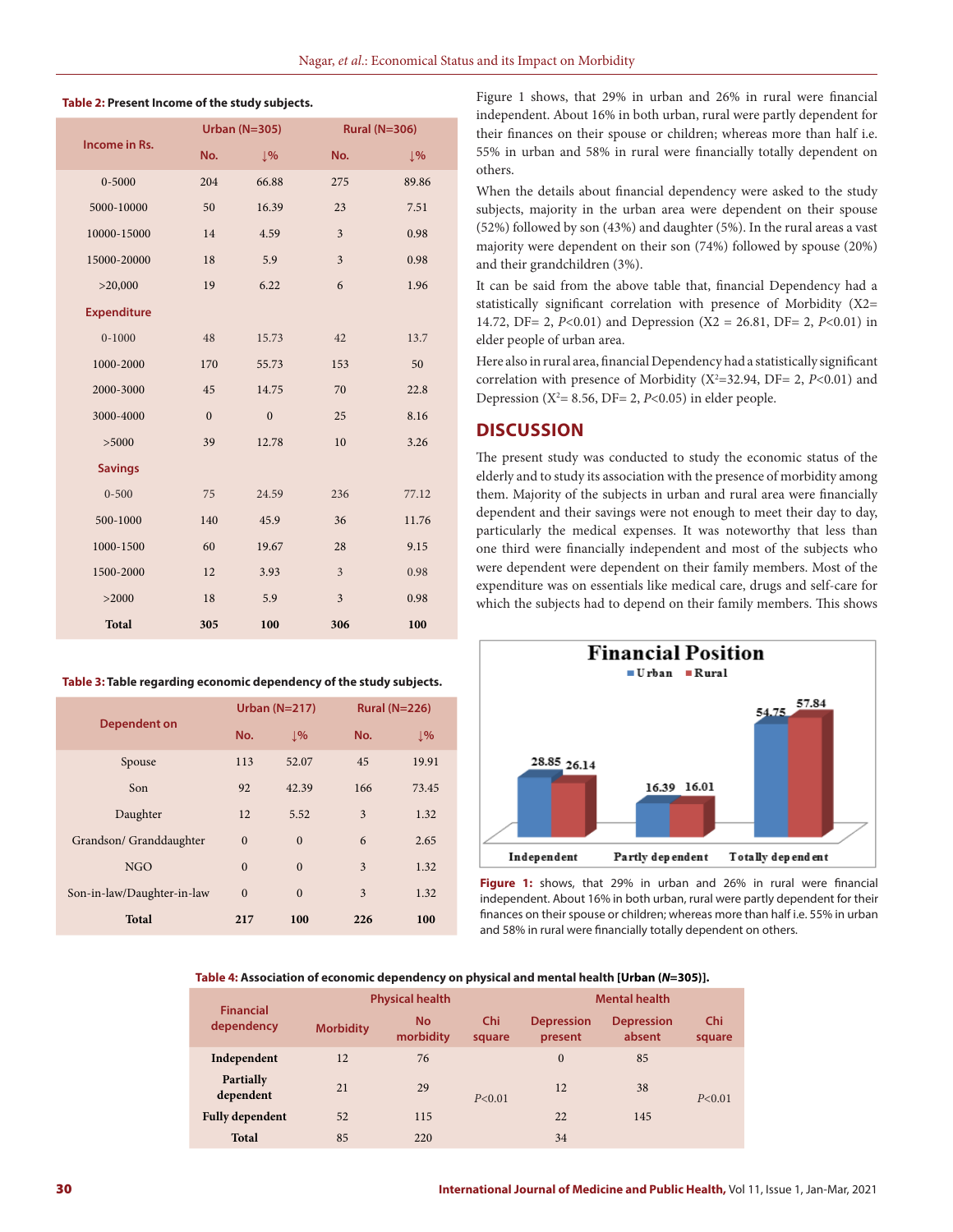| <b>Financial</b><br>dependency |                  | <b>Physical health</b> |               |                              | <b>Mental health</b>        |               |  |
|--------------------------------|------------------|------------------------|---------------|------------------------------|-----------------------------|---------------|--|
|                                | <b>Morbidity</b> | No morbidity           | Chi<br>square | <b>Depression</b><br>present | <b>Depression</b><br>absent | Chi<br>square |  |
| Independent                    | 25               | 55                     |               | 12                           | 68                          |               |  |
| Partially<br>dependent         | 37               | 12                     | P < 0.01      | $\mathbf{0}$                 | 49                          | P < 0.05      |  |
| Fully<br>dependent             | 57               | 120                    |               | 15                           | 162                         |               |  |
|                                | 119              | 187                    |               | 27                           | 279                         |               |  |

#### **Table 5: Association of economic dependency on physical and mental health [Rural (***N***=306)].**

that family plays a major role in the overall health of the elderly not only as emotional support but also as a financial support.

As economic status is largely related to occupation, gender wise disparity can be seen among the subjects. Also, it was seen that nearly 60 % of the subjects in both urban and rural area were currently unemployed. A study by Vijayanchali S. S *et al*. also showed that of the total 21% of elder people were unemployed.4 Also a study by Gaurav RB *et al*. explained that 38.6% were retired or unemployed and currently not involved in an active profession.<sup>9</sup> The difference was large due to involvement in Agriculture sector in both urban and rural areas of the elderly. Not being involved in any form of professional activities calls for a major need for economical dependency among the elderly for their basic day to day and even medical needs. This is largely reflected from the study.

In our study, with respect to education, 28% in urban and 58% rural areas were illiterate. Majority of the literates in both the areas were educated up to primary, about 14 % in urban, 4 % in rural were graduates. A study by Vijayanchali S. S *et al*. also explained that 30% were graduated, 20 % educated up to primary and 4% up to secondary.4 This difference may be due to differences in the study setting and selection of areas. Educated elderly are less dependent on the next generation for livelihood. A large proportion of the illiterate involved in labour work or unemployed thus had poor economic status. It was also observed that, 55% in urban and 58% in rural elder people were financially totally dependent on their family members. Similar result also reported by in another study that about 65% of the elder people were depending on others for their day to day activity.<sup>8</sup> It was also observed that, urban area showed that about 52% of the subjects were dependent on spouse and 42% dependent on son, whereas rural area showed 20% dependent on spouse and nearly 73% dependent on son. Current study showed that the financial dependency was more among females as compared to males. Even though the picture changed a bit with some urban-rural difference, by and large it remained the same in both the areas. Less than one third males were fully dependant whereas 80% females were fully dependant on other members of family for their financial status. Another study showed females mostly dependant on their Spouse (13.15%) and Son (15.3%).7 Gupta I *et al*. also showed high levels of economic dependence among elderly especially females.9

In the present study, majority of the subjects (47% males and 72% females) showed income less than Rs. 5000, which is similar to another study<sup>10</sup> which reported males  $(44.5%)$  and females  $(51.3%)$  having income less than Rs. 2000. It was seen that in our study, older people having their income more than 10,000 were about 15% in the urban area and less than 5% in rural area. Another study which observed that about 34.6% of elder people earned fairly good monthly income age (more than Rs. 10,000 per month) during elder age.<sup>10</sup> These are similar findings seen in both study settings and show that income among elder is quite meager

to take care of their daily expenses and expenses related to healthcare and medicines.

Financial Dependency had a statistically significant association with presence of both physical and mental morbidity in urban and rural areas. The impact of economic dependency is profound on health seeking behaviour which eventually impacts the physical and mental health. Due to lack of job or retirement and predominant illiteracy, many elders are not able to earn a basic living in old age. Hence it is imperative that they solicit support of other members of the family and their near and dear ones. As the elderly population is on a rise and shall only increase further in future, the economical independence during old age must not be avoided and should be one of the top priorities of the health managers, decision makers and policy makers to provide peaceful and healthy old age to the elderly of our country. Similar findings were reported by Kim CB *et al*. which reported elder people using different types of health insurance scheme and medical aid programme were in Good health.<sup>10</sup> It can thus be established that there is a significant association and deep impact of the economic status on physical and mental health and morbidity of the elderly.

## **CONCLUSION AND RECOMMENDATIONS**

It can be concluded from the study that economical dependency is clearly evident in playing a significant role in the physical and mental health of the elderly population. It is therefore recommended from the study that the economical dependency of the elderly must be evaluated in both the urban and rural areas thoroughly. A special status similar to BPL card be granted to them which should be universal and shall help in provision of basic services like bare minimum of grocery, healthcare and medicines. Similar support can also be landed upon by Insurance agencies at a minimal cost borne by the beneficiaries. Special status of the elderly at hospital and other health centres should be an integral part of the upcoming health policy. Healthy aging being a very important indicator of a country's health status and health priorities should be of prime importance.

## **ACKNOWLEDGEMENT**

We sincerely thank the ethical committee and PSM Department of C.U. Shah Medical College, Surendranagar.

## **CONFLICT OF INTEREST**

The authors declare no conflict of interest.

### **ABBREVIATIONS**

**SES:** Socio-economical status; **DF:** Degree of Freedom.